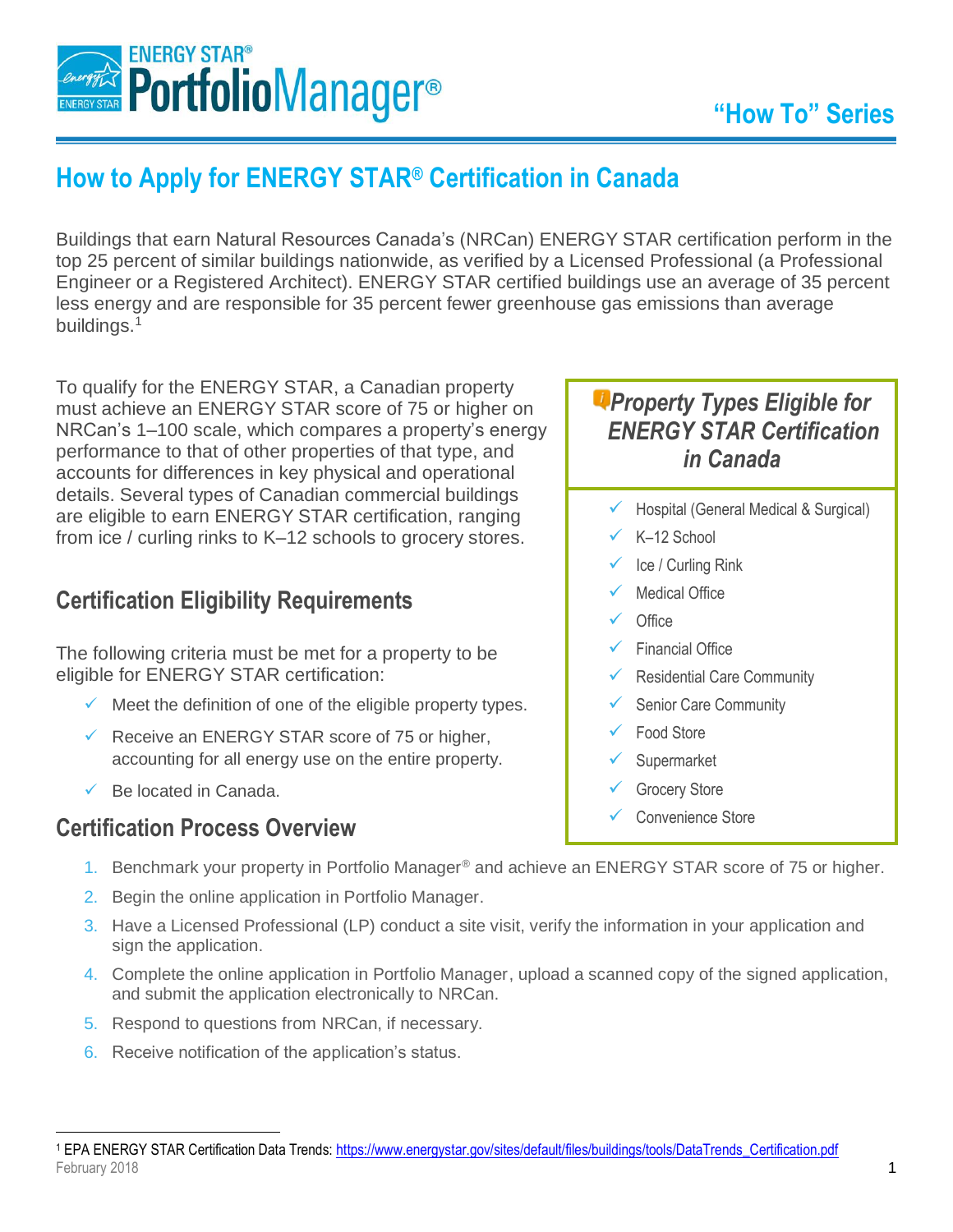# **1 Start the Application Process**

To start the application process in Portfolio Manager, click on the property name on the **MyPortfolio** tab, and then click **Apply for ENERGY STAR Certification** near the box displaying the property's current score.

# **Enter Property Information**

**2**

**3**

Provide information about your property in the following fields:

- 1. **Property Description:** Describe your property, including its purpose, activities that occur in the building, building occupants, size, and any other details that will help the reviewer to understand the property.
- 2. **Property Name for Listing Display:** Enter the name of your property as you want it to appear in the Registry of [ENERGY STAR-Certified buildings in Canada.](http://www.nrcan.gc.ca/commercial/eb/20267) This may be different from the property name in your account; it is recommended that the name be descriptive to the general public. For example, instead of "Store #123," consider "Main Street Store."



# **Choose Contacts for Application**

Choose the appropriate contacts for your application.

1. Answer questions in the **Contact Information for Your Property** section, including who owns and manages the property and whether an ENERGY STAR service and product provider assists with managing property information.

2. Choose contacts in the **Contact Information for Your Application** section, including the application primary contact, the signatory, and the LP who will be verifying the application.

### *Application Contacts*

If you have not already done so, set up contacts for your application in your contact list so they will be available for you to select during the application process. You do not need to be "connected" to these contacts unless you want to provide shared access to your property.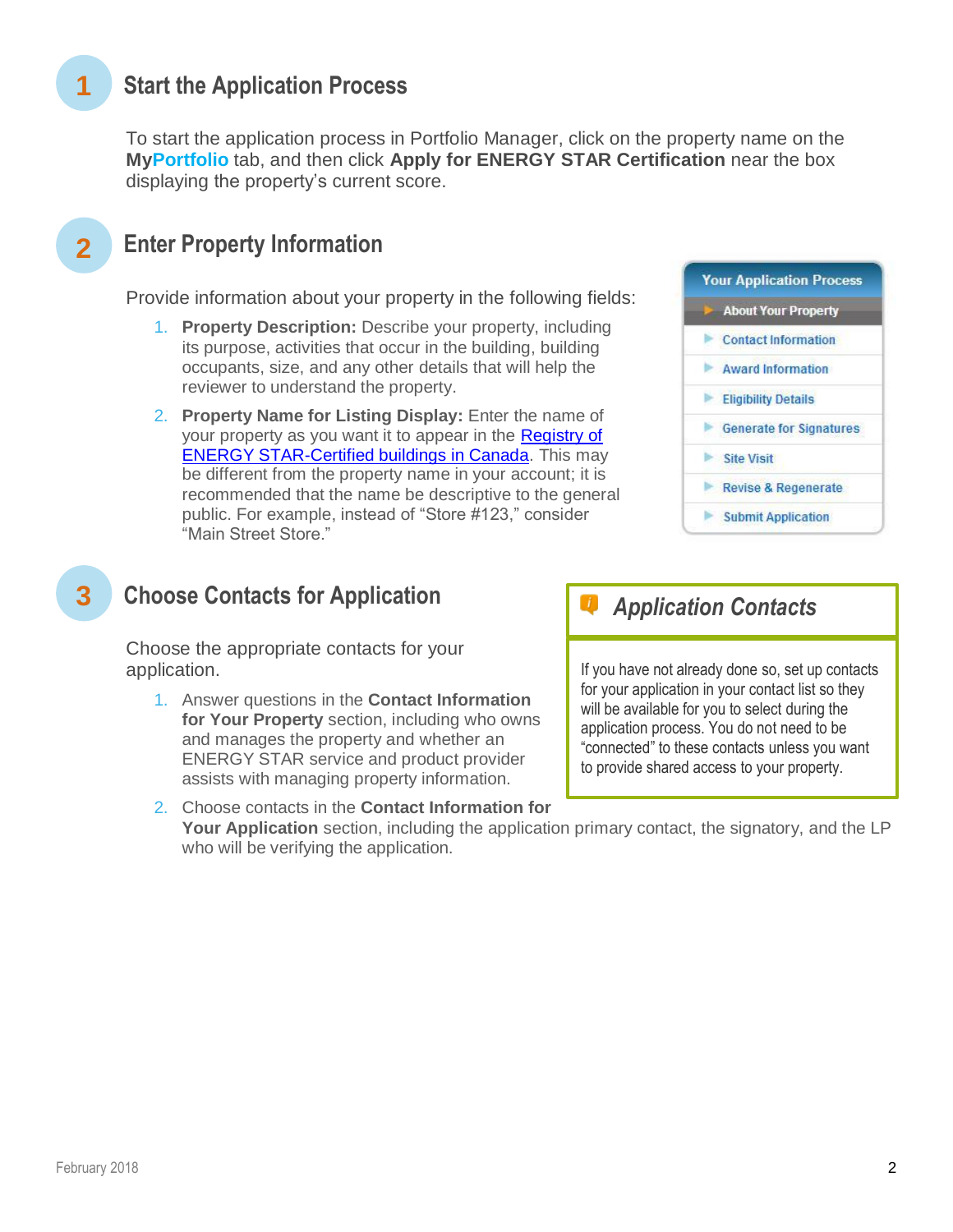# **Enter Award Information**

Enter award information as requested.

- 1. Select the type of complimentary decal you would like to receive.
- 2. Provide contact information for delivering your award.

|                                                           | ENERGY STAR Decal (Blue and White)              | Order a Complimentary Decal for your Property:<br>Decal Language Choice: ◯ French (2) ⓒ English (2) ◯ French (1)/English (1)                                                                                                                                                                                                                                                                                                                                                                                                                                                                    |
|-----------------------------------------------------------|-------------------------------------------------|-------------------------------------------------------------------------------------------------------------------------------------------------------------------------------------------------------------------------------------------------------------------------------------------------------------------------------------------------------------------------------------------------------------------------------------------------------------------------------------------------------------------------------------------------------------------------------------------------|
| <b>ERGY STAL</b><br><b>EXAMPLE 2017</b><br>LYGAR CERMINED | MERGY STAR<br>2017<br>CONTINUE-1.AND            | The ENERGY STAR Certification adhesive decal is the best way to<br>promote your buildings' achievements. Organizations that have applied<br>for certification and have proudly earned this title are now able to<br>showcase their success to their employees, tenants, customers and<br>other visitors. The decal adheres to the inside of any glass surface, and<br>the classic blue and white ENERGY STAR Certification mark is legible<br>from either side. Two decals are shipped in the language(s) of your<br>choice with instructions for a clean, professional-looking application and |
| Enlarge                                                   | Enlarge                                         | for using the decal to create a glass plaque or display crystal, if desired.                                                                                                                                                                                                                                                                                                                                                                                                                                                                                                                    |
|                                                           | No Decal. I only want to receive a certificate. |                                                                                                                                                                                                                                                                                                                                                                                                                                                                                                                                                                                                 |
|                                                           | Choose the Certificate Language:                |                                                                                                                                                                                                                                                                                                                                                                                                                                                                                                                                                                                                 |
|                                                           | Certificate Language Choice: O French @ English |                                                                                                                                                                                                                                                                                                                                                                                                                                                                                                                                                                                                 |

**5**

**4**

# **Review Eligibility Details**

NRCan will review your application for completeness and eligibility; it is important for you to review eligibility details prior to submission.

- 1. Select the Period Ending Date you want to use for your application. Although Portfolio Manager automatically selects the most recent 12-month period, you can select a different period. Keep in mind that the application must contain information from within 120 days of the date it is submitted.
- 2. Review and correct ENERGY STAR eligibility alerts identified by Portfolio Manager. The **Alerts** section indicates potential eligibility and data quality issues. Use the links to edit your information as needed, or to provide an explanation addressing the alert. Be sure to resolve all issues before submission in order to avoid having to revise and resubmit your application.

## *Certification Requirements*

Your property must meet the following requirements in order to be eligible to earn certification:

- $\checkmark$  Accurate property function/type designation, including all floor area on the property.
- ✓ Complete use details (no temporary or default values).
- 12 consecutive months of energy data for all active meters.
- 3. Click **Save for Signatures** after you have entered all required information.

## **Generate Your Application for Signatures**

Generate your application for signatures by clicking **Generate & Download Current Application for Professional Signatures**.

The application will include your property's basic information, property use details, energy data, and score, as well as a checklist for the LP to verify before adding a signature and stamp.

| Generate Your Application for Signatures                                       |                                                                                                                                                                                                                        |
|--------------------------------------------------------------------------------|------------------------------------------------------------------------------------------------------------------------------------------------------------------------------------------------------------------------|
| before it is submitted.                                                        | Portfolio Manager generates a downloadable PDF of your application. Your application must be signed and<br>stamped by a qualified Licensed Professional (ie. Professional Engineer (PE/P.Eng) or Registered Architect) |
| <b>Generate &amp; Download Current Application for Professional Signatures</b> |                                                                                                                                                                                                                        |
|                                                                                |                                                                                                                                                                                                                        |
|                                                                                |                                                                                                                                                                                                                        |

**6**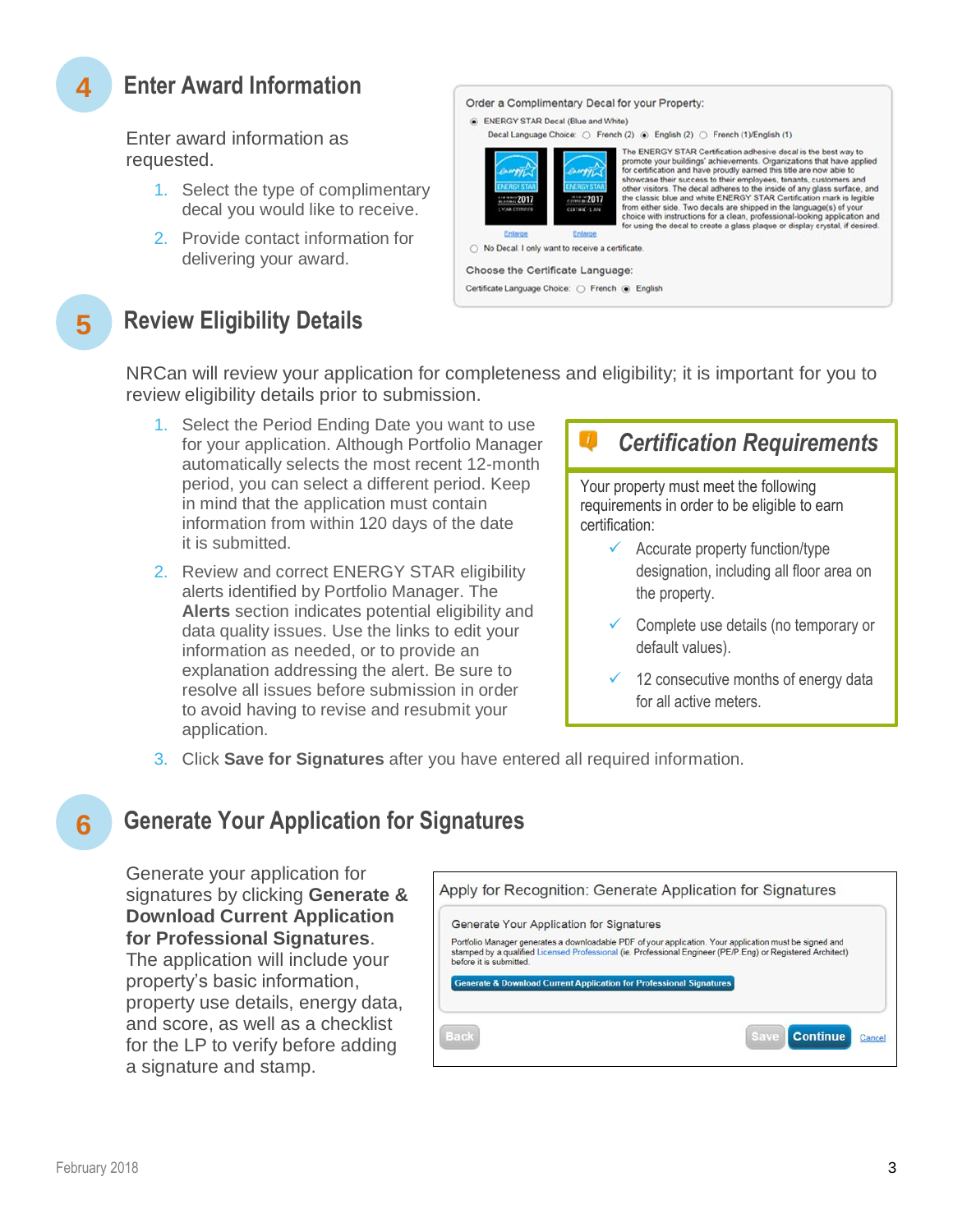## **7 Enter Site Visit Information**

The LP, or a representative working under the direct supervision of the LP, must visit your property during the application process to verify the following items in accordance with the instructions provided in the [ENERGY STAR Licensed Professional's Guide:](http://www.nrcan.gc.ca/licensedprofessionals)

- $\checkmark$  All energy use is accounted for accurately.
- $\checkmark$  The property use details have been properly reported (including the gross floor area of the building) and the property meets ENERGY STAR eligibility requirements.
- $\checkmark$  The property meets minimum occupancy requirements.
- $\checkmark$  The indoor environmental quality meets industry standards for air quality, thermal comfort, and illumination.

**NOTE:** To find an LP to conduct your site visit,

#### *Licensed Professionals*

A Licensed Professional (LP) must validate the information that appears on an application for ENERGY STAR certification. NRCan requires that the LP possess a current license as a Professional Engineer (P.Eng) or a Registered Architect in any Canadian province or territory, or in the United States, be in good standing, and have a working knowledge of building systems.

contact the regulatory body in your province or territory. Visit [Engineers Canada](https://engineerscanada.ca/regulatory-excellence/engineering-regulators) for a listing of provicinal/territorial licensing bodies.

After your site visit is complete, fill in the **Site Visit** section of the application.

- $\checkmark$  Enter the date on which the site visit took place.
- $\checkmark$  Select from the dropdown menu the individual who performed the site visit.
- ✓ Select **Yes** or **No** to indicate whether the LP found any issues with your application. If you select **Yes**, you will be directed to the **Revise &**

| Apply for Recognition: Site Visit                                                              |  |                                                             |                     | You must have a Licensed Professional conduct a site visit in order to provide a professional observation of your property. |                                 |
|------------------------------------------------------------------------------------------------|--|-------------------------------------------------------------|---------------------|-----------------------------------------------------------------------------------------------------------------------------|---------------------------------|
| Site Visit Performed                                                                           |  |                                                             |                     |                                                                                                                             | <b>Your Application Process</b> |
| 齝<br>Performed on:<br>05/15/2013                                                               |  |                                                             |                     | About Your Property                                                                                                         |                                 |
| Verified by:                                                                                   |  | Add a Licensed Professional<br>Select Licensed Professional | Contact Information |                                                                                                                             |                                 |
|                                                                                                |  |                                                             | Award Information   |                                                                                                                             |                                 |
|                                                                                                |  |                                                             |                     |                                                                                                                             | Eligibility Details             |
|                                                                                                |  |                                                             |                     |                                                                                                                             | Generate for Signatures         |
| <b>Site Visit Results</b>                                                                      |  |                                                             |                     |                                                                                                                             | Site Visit                      |
| Based on your site visit, did the licensed professional find any issues with your application? |  |                                                             |                     |                                                                                                                             | Revise & Regenerate             |
| O Yes @ No                                                                                     |  |                                                             |                     |                                                                                                                             | <b>Submit Application</b>       |

**Regenerate Application** page.

### *Revise & Regenerate*

If the LP identifies issues that require correction on your application, you will need to edit information on the **Revise & Regenerate Application** page in Portfolio Manager.

- $\checkmark$  Edit your basic property information, function type, or consumption information as needed.
- Regenerate and print the application for signatures.